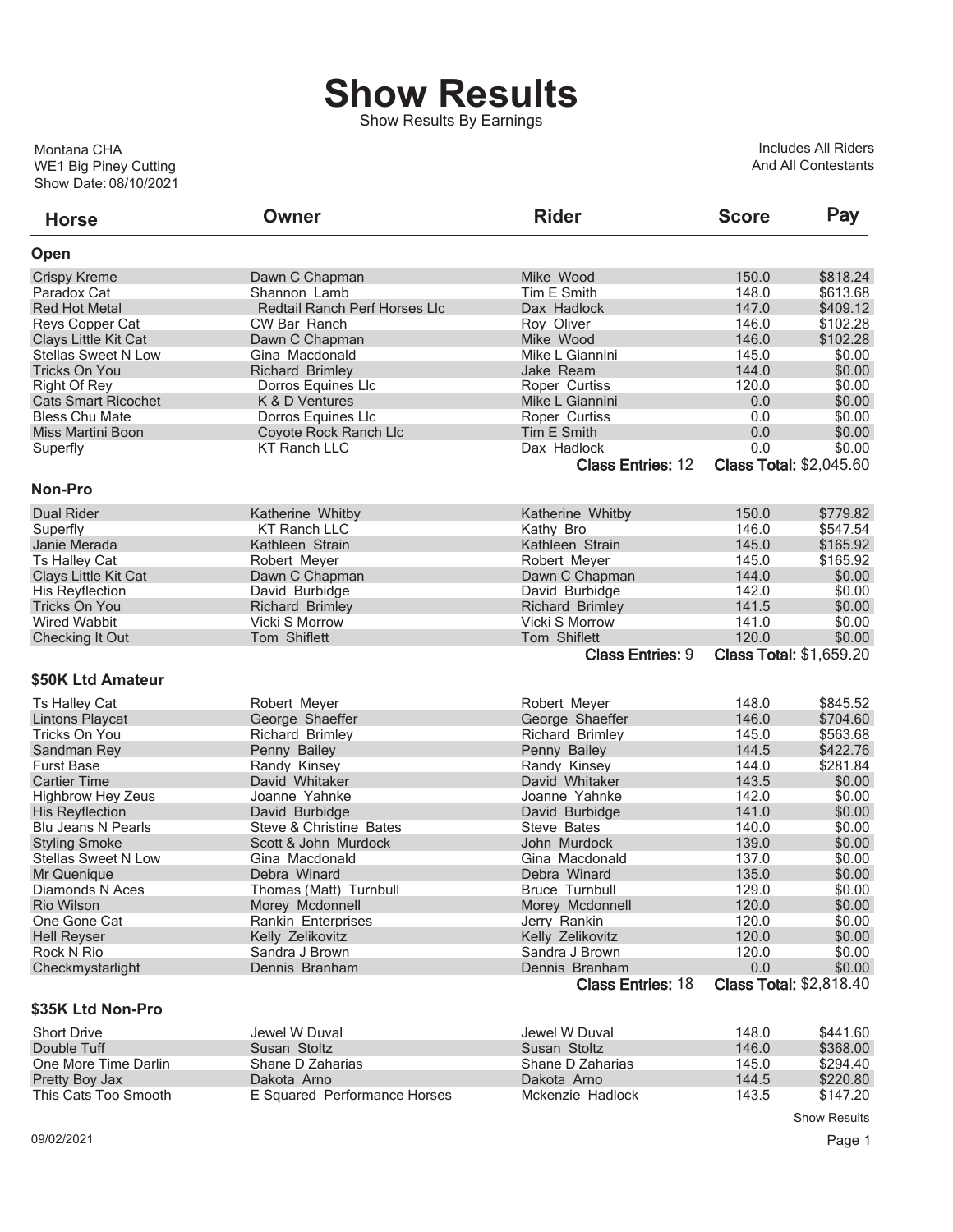| <b>Horse</b>             | Owner                      | <b>Rider</b>                          | <b>Score</b> | Pay                                      |
|--------------------------|----------------------------|---------------------------------------|--------------|------------------------------------------|
| \$35K Ltd Non-Pro        |                            |                                       |              |                                          |
| Spin The Cat             | Cody & Ashley Lee          | Ashley Lee                            | 143.0        | \$0.00                                   |
| Royalreytraildust        | Joseph G Dakan             | Joseph G Dakan                        | 141.0        | \$0.00                                   |
| <b>Starstruck Kat</b>    | JB Cox                     | JB Cox                                | 140.0        | \$0.00                                   |
| SDP Hot Cat              | Darrell Lee                | Jessica D Lee                         | 140.0        | \$0.00                                   |
| Suen Too Flo             | <b>Flying Box Ranch</b>    | Gilbert Burdett                       | 125.0        | \$0.00                                   |
| Lenas Pretty Ichi        | Jay Proost                 | Jay Proost                            | 120.0        | \$0.00                                   |
| Oh Lookie Here           | David Reyes                | David Reyes                           | 120.0        | \$0.00                                   |
| One Rey Or Another       | Andy Dent                  | Andy Dent                             | 120.0        | \$0.00                                   |
| Minks Lil Pepto          | Rankin Enterprises         | Jerry Rankin                          | 120.0        | \$0.00                                   |
| <b>Bayou Metallic</b>    | Shaun Musselman            | Shaun Musselman                       | 120.0        | \$0.00                                   |
| Metallicprisnvinegar     | Dennis Anderson            | Dennis Anderson                       | 120.0        | \$0.00                                   |
|                          |                            | <b>Class Entries: 16</b>              |              | <b>Class Total: \$1,472.00</b>           |
| \$15K Ltd Amateur        |                            |                                       |              |                                          |
| Double Tuff              | Susan Stoltz               | Susan Stoltz                          | 146.0        | \$552.00                                 |
| <b>Bittersweet Boon</b>  | Donna Gill                 | Donna Gill                            | 145.0        | \$414.00                                 |
| Lintons Playcat          | George Shaeffer            | George Shaeffer                       | 143.0        | \$276.00                                 |
| SDP Hot Cat              | Darrell Lee                | Jessica D Lee                         | 141.0        | \$138.00                                 |
| Spin The Cat             | Cody & Ashley Lee          | Ashley Lee                            | 140.0        | \$0.00                                   |
| Lenas Pretty Ichi        | Jay Proost                 | Jay Proost                            | 139.5        | \$0.00                                   |
| Starstruck Kat           | JB Cox                     | JB Cox                                | 137.0        | \$0.00                                   |
| Metallicprisnvinegar     | Dennis Anderson            | Dennis Anderson                       | 135.0        | \$0.00                                   |
| Smooth As A Hawk         | Sarah M Bauer              | Sarah M Bauer                         | 135.0        | \$0.00                                   |
| Oh Lookie Here           | David Reyes                | David Reyes                           | 133.0        | \$0.00                                   |
| One Rey Or Another       | Andy Dent                  | Andy Dent                             | 132.0        | \$0.00                                   |
| <b>Tuff Catty Dual</b>   | Shaun Musselman            | Michelle A Musselman                  | 127.0        | \$0.00                                   |
| Suen Too Flo             | <b>Flying Box Ranch</b>    | Gilbert Burdett                       | 125.0        | \$0.00                                   |
| <b>Pretty Rose Marie</b> | Rodney Standage            | Rodney Standage                       | 120.0        | \$0.00                                   |
| Honey Moonshine          | Ken & Marcia Cantrell      | Marcia Cantrell                       | 120.0        | \$0.00                                   |
|                          |                            | <b>Class Entries: 15</b>              |              | <b>Class Total: \$1,380.00</b>           |
| \$25K Ltd Novice Horse   |                            |                                       |              |                                          |
| One Free Bird            | LeAnn Wilson               | Dax Hadlock                           | 76.0         | \$845.52                                 |
| I Am The Undertaker      | Iron Rose Ranch            | Russel Werth                          | 75.0         | \$704.60                                 |
| Rr Once A Playboy        | <b>Blake Christensen</b>   | Shaun Tree                            | 74.0         | \$563.68                                 |
| Metallizzie              | Cows & Horses Etc          | Tim E Smith                           | 73.5         | \$422.76                                 |
| Hesa Money Maker         | Shannon Lamb               | Tim E Smith                           | 73.0         | \$140.92                                 |
| <b>Full Metal Kitty</b>  | Joseph G Dakan             | <b>Tracy Barton</b>                   | 73.0         | \$140.92                                 |
| <b>Reynin Cats</b>       | Patrick Rorison            | Mike Wood                             | 72.0         | \$0.00                                   |
| A Chic Commander         | Janssen Performance Horses | Bob Janssen                           | 72.0         | \$0.00                                   |
| Found My Dream           | Dorros Equines Llc         | Roper Curtiss                         | 71.0         | \$0.00                                   |
| Oh Lookie Here           | David Reyes                | Robin M Hayes                         | 71.0         | \$0.00                                   |
| <b>Reys Smart Lookin</b> | David Burbidge             | Jake Ream                             | 71.0         | \$0.00                                   |
| Right Of Rey             | Dorros Equines Llc         | Roper Curtiss                         | 70.0         | \$0.00                                   |
| Reys Copper Cat          | <b>CW Bar Ranch</b>        | Roy Oliver                            | 70.0         | \$0.00                                   |
| Athenitall               |                            | Justin Namken                         | 69.0         | \$0.00                                   |
|                          | David C Hanson             | <b>Russ Miller</b>                    |              |                                          |
| Smooth Dual Kick         | Gayle Weber                |                                       | 65.0         | \$0.00                                   |
| <b>Tuff Like Skinny</b>  | Dana Russell               | Andy Christensen                      | 60.0         | \$0.00                                   |
| One Rey Or Another       | Andy Dent                  | Andy Christensen                      | 60.0         | \$0.00                                   |
| Dos Cats                 | Dawn C Chapman             | Mike Wood<br><b>Class Entries: 18</b> | 0.0          | \$0.00<br><b>Class Total: \$2,818.40</b> |
| \$5K Ltd Novice Horse    |                            |                                       |              |                                          |
| <b>Hottish Cat</b>       | Dawn C Chapman             | Mike Wood                             | 150.0        | \$818.24                                 |
| Smoothest Ride           | David A Levisay            | Tim E Smith                           | 148.0        | \$613.68                                 |
| Secrets Cd               | Debra Winard               | Mike Wood                             | 146.5        | \$409.12                                 |
| Powder Sugar Baby        | Margaret Anne Mehle        | Bob Janssen                           | 145.0        | \$102.28                                 |

Powder Sugar Baby Margaret Anne Mehle Bob Janssen 145.0 \$102.28<br>
Shesa Ruby Cat Gregory Ranches LLC Robin M Hayes 145.0 \$102.28

Gregory Ranches LLC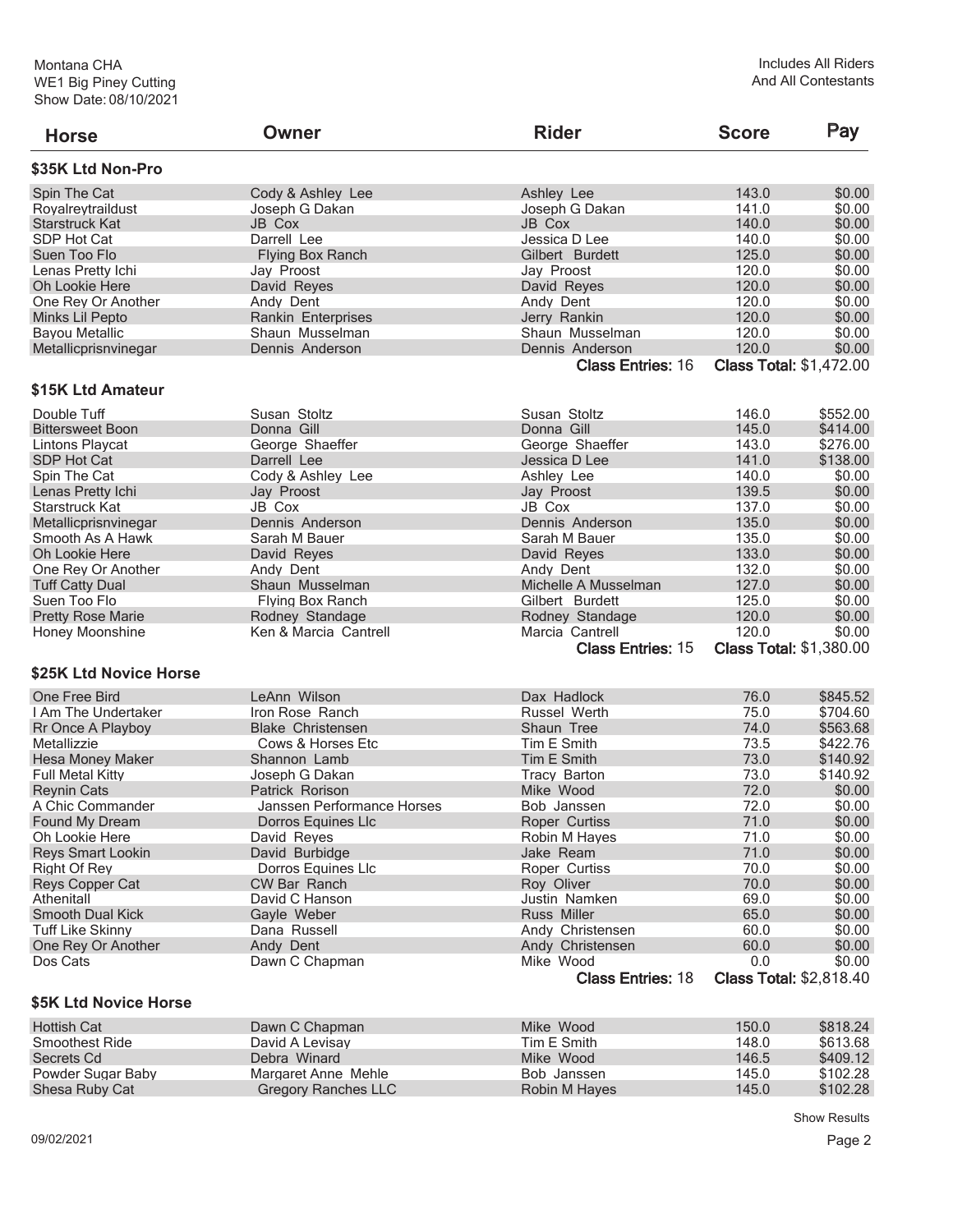| <b>Horse</b>               | Owner                      | <b>Rider</b>             | <b>Score</b> | Pay                            |
|----------------------------|----------------------------|--------------------------|--------------|--------------------------------|
| \$5K Ltd Novice Horse      |                            |                          |              |                                |
| Sir Stylish Player         | Star Mountain Ranch        | Luke Denton              | 144.0        | \$0.00                         |
| Times Be Tuff              | David W Miller             | Andy Christensen         | 143.5        | \$0.00                         |
| Snappcat                   | <b>Richard Brimlev</b>     | Jake Ream                | 143.0        | \$0.00                         |
| <b>High Time Cat</b>       | <b>Gregory Ranches LLC</b> | Robin M Hayes            | 142.0        | \$0.00                         |
| Boocoo Dinero              | Iron Rose Ranch            | Russel Werth             | 142.0        | \$0.00                         |
| <b>Diamond Lovin Lass</b>  | Mike Hoffman               | Mike Hoffman             | 0.0          | \$0.00                         |
| <b>Shes Outta Grace</b>    | <b>CW Bar Ranch</b>        | Roy Oliver               | 0.0          | \$0.00                         |
|                            |                            | <b>Class Entries: 12</b> |              | <b>Class Total: \$2,045.60</b> |
| \$25K Novice Horse Non-Pro |                            |                          |              |                                |
| Lil Cougar                 | Kyle Denton                | Cade Denton              | 75.0         | \$845.52                       |
| Janie Merada               | Kathleen Strain            | Kathleen Strain          | 74.0         | \$704.60                       |
| <b>Smooth Dual Kick</b>    | Gayle Weber                | Gayle Weber              | 73.0         | \$563.68                       |
| Little Jewels Olena        | James Figiel               | James Figiel             | 72.5         | \$422.76                       |
| <b>Blu Jeans N Pearls</b>  | Steve & Christine Bates    | Steve Bates              | 72.0         | \$93.95                        |
| <b>Highbrow Hey Zeus</b>   | Joanne Yahnke              | Joanne Yahnke            | 72.0         | \$93.95                        |
| Stella Merada              | <b>Gregory Ranches LLC</b> | Jerry Gregory            | 72.0         | \$93.95                        |
|                            |                            |                          | 71.5         | \$0.00                         |
| Hops N Harley              | Lisa Wiggins               | William (bill) A Lewis   |              | \$0.00                         |
| One Rey Or Another         | Andy Dent                  | Andy Dent                | 71.5         |                                |
| Dos Cats                   | Dawn C Chapman             | Dawn C Chapman           | 71.0         | \$0.00                         |
| <b>Short Ride</b>          | Rej H Hintze               | Rej Hintze               | 70.0         | \$0.00                         |
| <b>Styling Smoke</b>       | Scott & John Murdock       | John Wade Murdock        | 69.0         | \$0.00                         |
| Live Action Too            | David Reyes                | David Reyes              | 69.0         | \$0.00                         |
| Light Up At Noon           | James & Joyce E Brown      | James E Brown            | 69.0         | \$0.00                         |
| <b>Medal For Honor</b>     | Danielle Pace              | Danielle Pace            | 65.0         | \$0.00                         |
| <b>Bayou Metallic</b>      | Shaun Musselman            | Shaun Musselman          | 60.0         | \$0.00                         |
| <b>Ts Halley Cat</b>       | Robert Meyer               | Robert Meyer             | 60.0         | \$0.00                         |
| Reys Smart Lookin          | David Burbidge             | David Burbidge           | 0.0          | \$0.00                         |
|                            |                            | <b>Class Entries: 18</b> |              | <b>Class Total: \$2,818.41</b> |
| \$2,000 Ltd Rider          |                            |                          |              |                                |
| <b>Blue Sue Train</b>      | Justin Rose                | Rebeccalyn Rose          | 148.0        | \$345.92                       |
| Sugar Hi                   | Anne Indreland             | Anne Indreland           | 146.0        | \$242.88                       |
| <b>Right Of Rey</b>        | Dorros Equines Llc         | Stephanie Payne          | 144.0        | \$147.20                       |
| Dual Rey Mas               | <b>Tyler J Dudley</b>      | <b>Tyler J Dudley</b>    | 141.0        | \$0.00                         |
| <b>Rey Bounder</b>         | Walt Bowen                 | Kelsie Harbert           | 135.0        | \$0.00                         |
| Yabadaba Cat               | Patrick Keogh              | Broudy Keogh             | 132.0        | \$0.00                         |
| <b>SR Sophisticatt</b>     | Jake Ream                  | Debra Ream               | 120.0        | \$0.00                         |
| <b>Pretty Rose Marie</b>   | Rodney Standage            | Rodney Standage          | 120.0        | \$0.00                         |
| <b>Shez Spotless</b>       | Cody & Ashley Lee          | Josh Keimig              | 120.0        | \$0.00                         |
| Nrr Cookie Cat             | Jeanne Reyher              | Jeanne Reyher            | 120.0        | \$0.00                         |
|                            |                            | <b>Class Entries: 10</b> |              | <b>Class Total: \$736.00</b>   |
| <b>Sr Youth</b>            |                            |                          |              |                                |
| Royalreytraildust          | Joseph G Dakan             | Parker J Reynolds        | 147.0        | \$116.75                       |
| Yabadaba Cat               | Patrick Keogh              | Broudy Keogh             | 144.0        | \$65.83                        |
| <b>Short Drive</b>         | Jewel W Duval              | Jewel W Duval            | 144.0        | \$65.83                        |
| <b>DMAC Peptosnap</b>      | Darrell Lee                | Austin Denton            | 140.0        | \$0.00                         |
| Snappcat                   | <b>Richard Brimley</b>     | Jake Scow                | 137.0        | \$0.00                         |
| <b>Metallic Dancer</b>     | Kaitlyn Laube              | Kaitlyn Laube            | 135.0        | \$0.00                         |
|                            |                            |                          |              |                                |
| Desiresomeroyalty          | Shawn Hayward              | <b>Bridger Hayward</b>   | 132.0        | \$0.00                         |
| Gimme My Sock              | Shane D Zaharias           | <b>Branson Martinez</b>  | 124.0        | \$0.00                         |
| Time N Chance              | Marc Bowthorpe             | Abbi Bowthorpe           | 0.0          | \$0.00                         |
|                            |                            | <b>Class Entries: 9</b>  |              | <b>Class Total: \$248.41</b>   |
| <b>Jr Youth</b>            |                            |                          |              |                                |
| <b>Pretty Rose Marie</b>   | Rodney Standage            | Wyatt Christensen        | 143.0        | \$82.80                        |
| MH Im Incognito            | Andy Dent                  | Tommy Dent               | 136.0        | \$0.00                         |

Show Results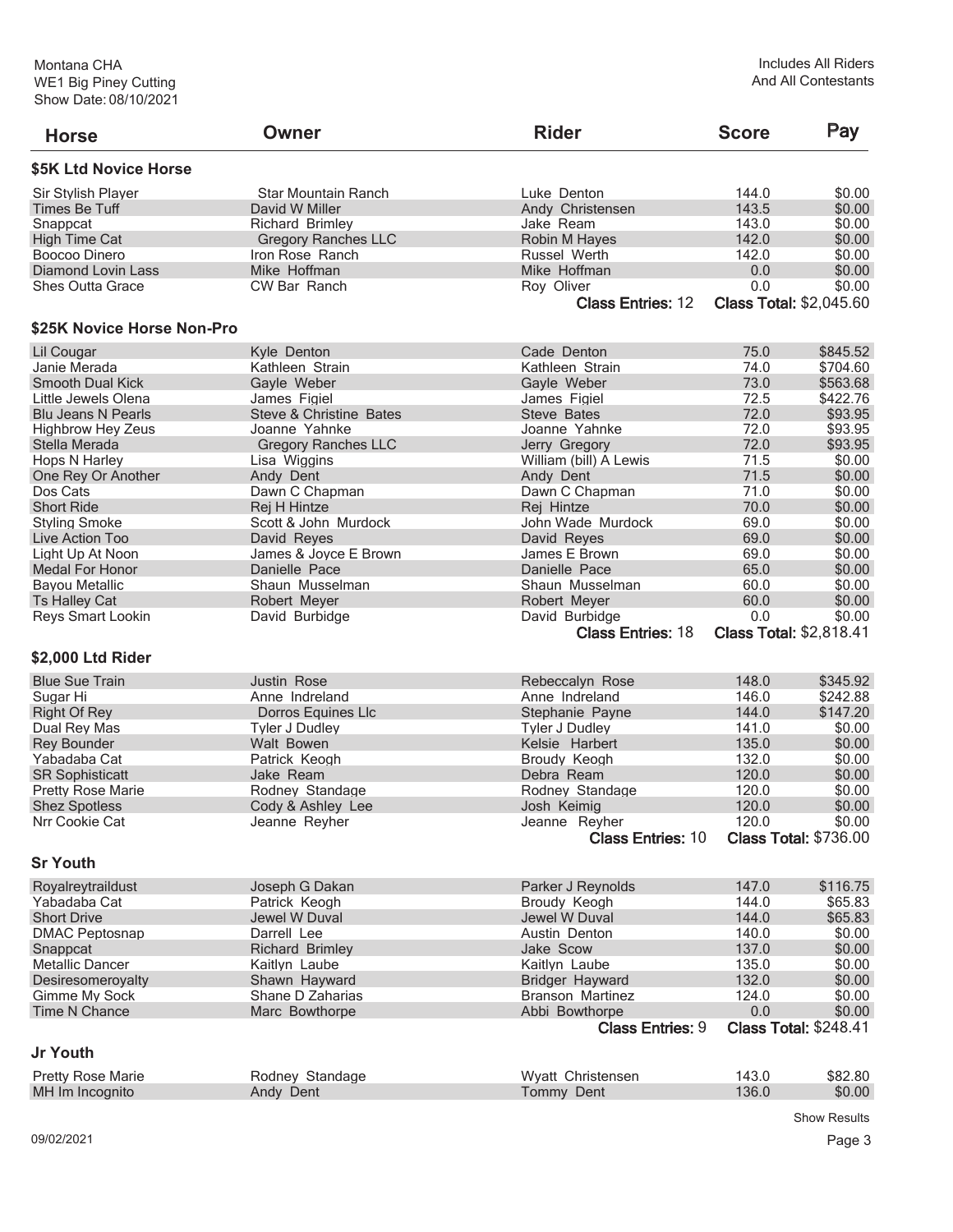| <b>Horse</b>                               | Owner                      | <b>Rider</b>             | <b>Score</b> | Pay                            |
|--------------------------------------------|----------------------------|--------------------------|--------------|--------------------------------|
| Jr Youth                                   |                            |                          |              |                                |
| <b>Brooks Promise</b>                      | <b>Richard Tree</b>        | Audrey Tree              | 127.0        | \$0.00                         |
|                                            |                            | <b>Class Entries: 3</b>  |              | <b>Class Total: \$82.80</b>    |
| \$5K Novice Horse Non-Pro                  |                            |                          |              |                                |
| Secrets Cd                                 | Debra Winard               | Debra Winard             | 148.0        | \$869.76                       |
| <b>Hottish Cat</b>                         | Dawn C Chapman             | Dawn C Chapman           | 146.0        | \$652.32                       |
| Sdp Misty Cat                              | Bryan Barton               | Bryan Barton             | 144.0        | \$434.88                       |
| <b>Shorty Hughes</b>                       | Shaun Musselman            | Shaun Musselman          | 143.0        | \$217.44                       |
| <b>Short Ride</b>                          | Rej H Hintze               | Rej Hintze               | 142.0        | \$0.00                         |
| Blu Jeans N Pearls                         | Steve & Christine Bates    | Steve Bates              | 141.0        | \$0.00                         |
| Woodys Lil Rey                             | Carie James                | Carie James              | 140.0        | \$0.00                         |
| Moon Cat Cd                                | Cindy Garoutte             | Cindy Garoutte           | 138.0        | \$0.00                         |
| <b>Hops N Harley</b>                       | Lisa Wiggins               | William (bill) A Lewis   | 138.0        | \$0.00                         |
| Times Be Tuff                              | David W Miller             | David W Miller           | 130.0        | \$0.00                         |
| Suen Too Flo                               | <b>Flying Box Ranch</b>    | Gilbert Burdett          | 120.0        | \$0.00                         |
| Shesa Ruby Cat                             | <b>Gregory Ranches LLC</b> | Jerry Gregory            | 0.0          | \$0.00                         |
| Katbekwik                                  | <b>Bruce Chambers</b>      | <b>Bruce Chambers</b>    | 0.0          | \$0.00                         |
|                                            |                            | <b>Class Entries: 13</b> |              | <b>Class Total: \$2,174.40</b> |
| <b>Senior World Open</b>                   |                            |                          |              |                                |
| Paradox Cat                                | Shannon Lamb               | Tim E Smith              | 148.0        | \$20.00                        |
| <b>Miss Martini Boon</b>                   | Coyote Rock Ranch Llc      | Tim E Smith              | 0.0          | \$0.00                         |
|                                            |                            | <b>Class Entries: 2</b>  |              | <b>Class Total: \$20.00</b>    |
| <b>Senior World Non-Pro</b>                |                            |                          |              |                                |
|                                            |                            |                          |              |                                |
| His Reyflection                            | David Burbidge             | David Burbidge           | 142.0        | \$20.00                        |
| <b>Tricks On You</b>                       | <b>Richard Brimley</b>     | <b>Richard Brimley</b>   | 141.5        | \$0.00                         |
|                                            |                            | <b>Class Entries: 2</b>  |              | <b>Class Total: \$20.00</b>    |
| <b>Senior World \$50K Ltd Amateur</b>      |                            |                          |              |                                |
| Tricks On You                              | <b>Richard Brimley</b>     | <b>Richard Brimley</b>   | 145.0        | \$42.00                        |
| <b>Furst Base</b>                          | Randy Kinsey               | Randy Kinsey             | 144.0        | \$28.00                        |
| His Reyflection                            | David Burbidge             | David Burbidge           | 141.0        | \$0.00                         |
| Mr Quenique                                | Debra Winard               | Debra Winard             | 135.0        | \$0.00                         |
| Rock N Rio                                 | Sandra J Brown             | Sandra J Brown           | 120.0        | \$0.00                         |
| One Gone Cat                               | Rankin Enterprises         | Jerry Rankin             | 120.0        | \$0.00                         |
| <b>Hell Reyser</b>                         | Kelly Zelikovitz           | Kelly Zelikovitz         | 120.0        | \$0.00                         |
|                                            |                            | <b>Class Entries: 7</b>  |              | <b>Class Total: \$70.00</b>    |
| Senior World \$35K Ltd Non-Pro             |                            |                          |              |                                |
| Double Tuff                                | Susan Stoltz               | Susan Stoltz             | 146.0        | \$24.00                        |
| Royalreytraildust                          | Joseph G Dakan             | Joseph G Dakan           | 141.0        | \$16.00                        |
| Minks Lil Pepto                            | Rankin Enterprises         | Jerry Rankin             | 120.0        | \$0.00                         |
| Lenas Pretty Ichi                          | Jay Proost                 | Jay Proost               | 120.0        | \$0.00                         |
|                                            |                            | <b>Class Entries: 4</b>  |              | <b>Class Total: \$40.00</b>    |
| Senior World \$15K Ltd Amateur             |                            |                          |              |                                |
| Double Tuff                                | Susan Stoltz               | Susan Stoltz             | 146.0        | \$20.00                        |
| Lenas Pretty Ichi                          | Jay Proost                 | Jay Proost               | 139.5        | \$0.00                         |
|                                            |                            | <b>Class Entries: 2</b>  |              | <b>Class Total: \$20.00</b>    |
| <b>Senior World \$25K Ltd Novice Horse</b> |                            |                          |              |                                |
| Metallizzie                                | Cows & Horses Etc          | Tim E Smith              | 73.5         | \$20.00                        |
| Hesa Money Maker                           | Shannon Lamb               | Tim E Smith              | 73.0         | \$0.00                         |
|                                            |                            | <b>Class Entries: 2</b>  |              | <b>Class Total: \$20.00</b>    |

## **Senior World \$5K Ltd Novice Horse**